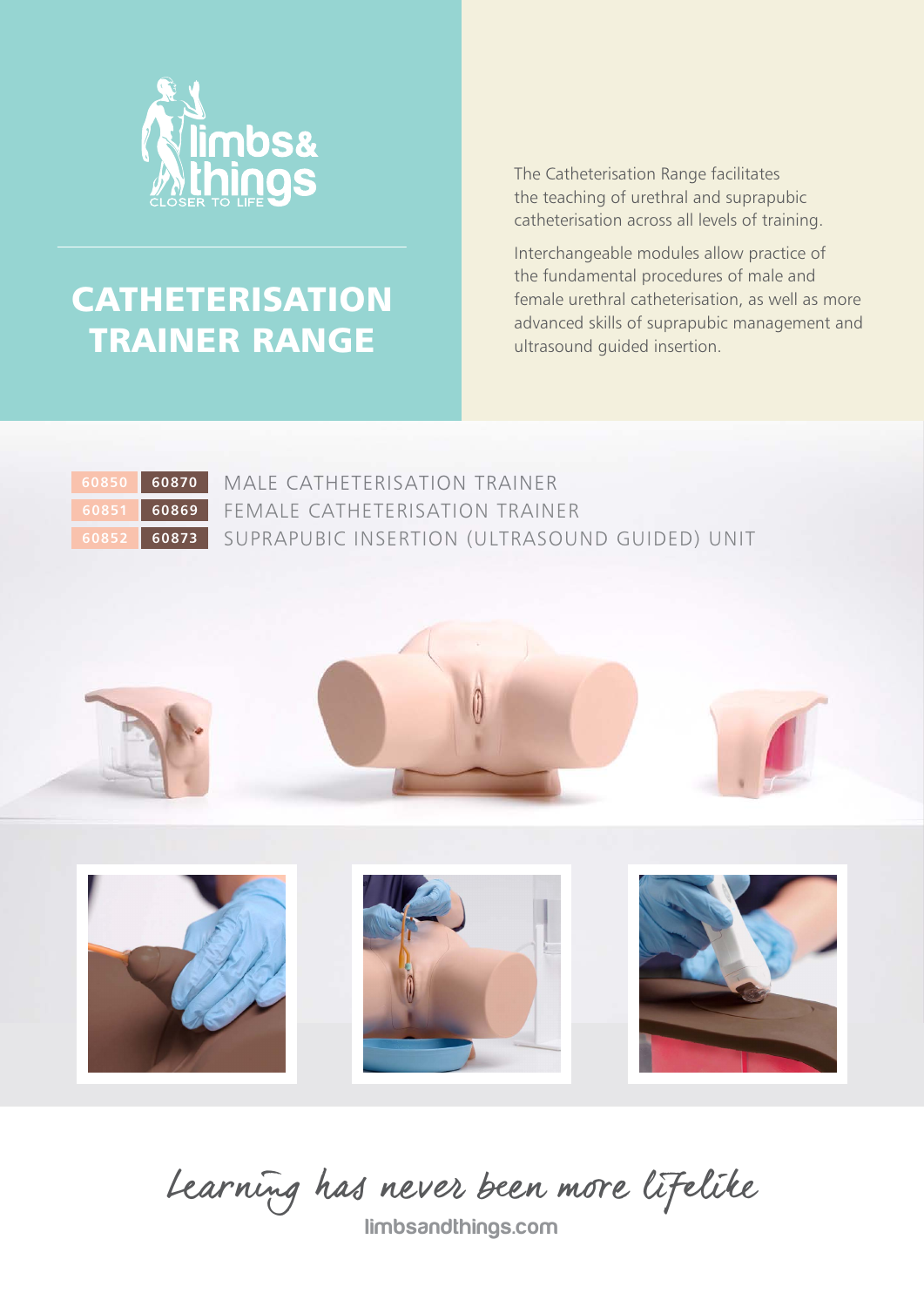

The anatomically accurate trainers include a supple urethra and resistant sphincter providing a closer to life training experience.

The ability to view catheter path gives trainees and teachers real time feedback on the location and progress of the procedure.

### MALE CATHETERISATION TRAINER **60870**



The male trainer has soft and compliant genitalia to enhance the realistic experience of catheter insertion.

Replaceable & removable foreskin.

#### FEMALE CATHETERISATION TRAINER **60869**



### The female trainer has soft labia allowing trainees to practise parting using the aseptic no touch technique, as well as management and care of a pre-inserted suprapubic catheter via the preported bung.

**60852 60873**

### SUPRAPUBIC INSERTION (ULTRASOUND GUIDED) UNIT

Optional module, designed for advanced skills training, allowing trainees to master ultrasound guided suprapubic catheterisation insertion.

Fits into 60850/60870 & 60851/60869

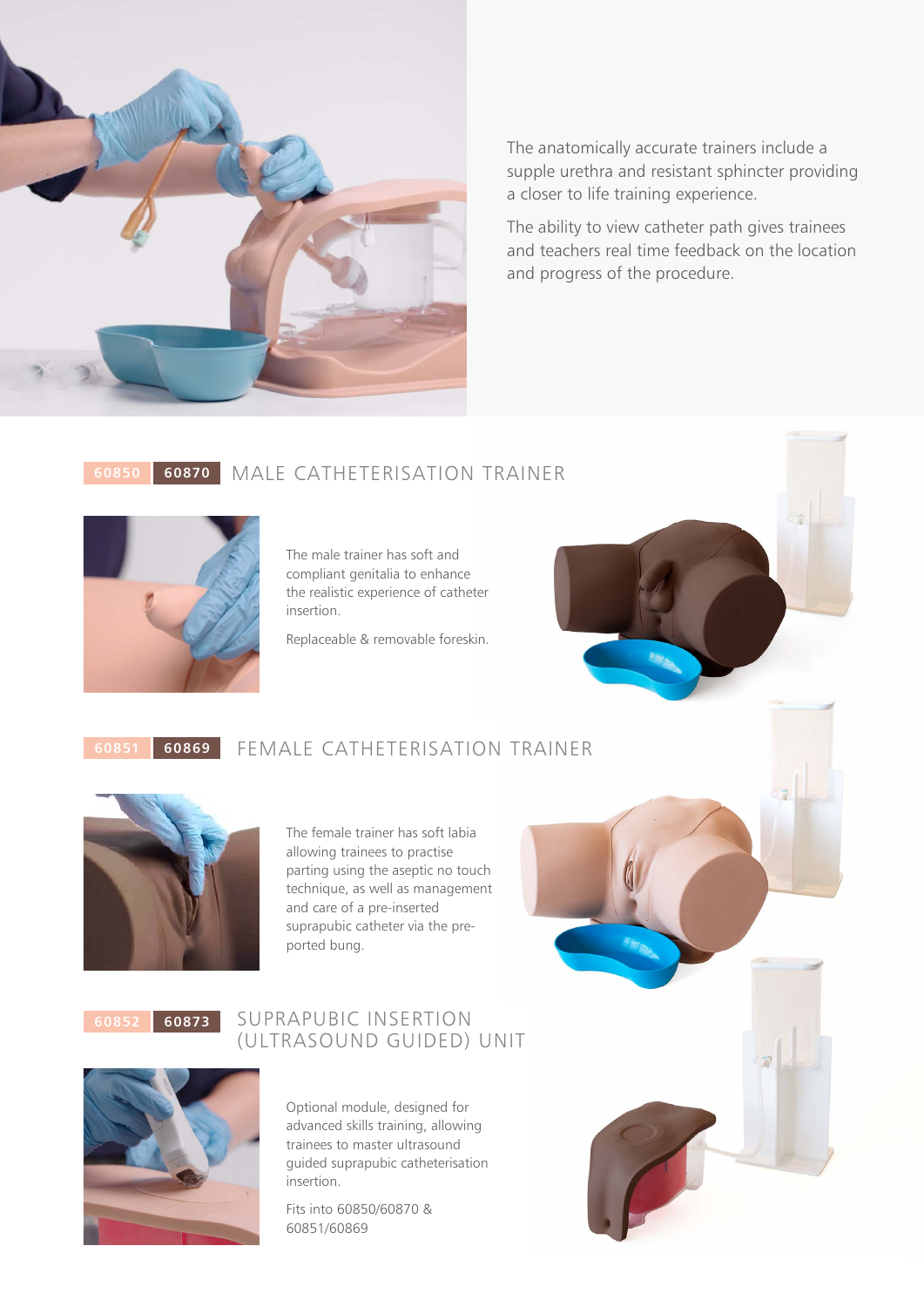### SKILLS

- Correct handling of male and female anatomy
- Aseptic catheterisation technique
- Withdrawal of catheter
- Urinary catheterisation
- Suprapubic catheter management Female module
- Suprapubic catheter insertion (blind and ultrasound guided)\*
- Ultrasound bladder scanning on a full bladder\*
- Fluid management

### \* **60852/60873** Only

## QUALITIES

### **REALISM**

- Supple urethra & resistant sphincter providing realistic response
- Flaccid penis and removable foreskin
- Vaginal opening and realistic urethral meatus
- Anatomically accurate bladder

### **KEY FEATURES**

- Ability to assess the students progress
- Ultrasound compatible\*
- Easy to set-up
- Non-drip valve
- Modular

### **VERSATILITY**

- Easily interchangeable male, female and suprapubic catheterisation modules
- Removable foreskin

### **SAFETY**

**60853 60871**

• Trainer is latex free (catheters provided contain latex)

TRAINER SET









- *Aseptic catheterisation technique*
- *Ability to view catheter path when module used without pelvic shell*
- *Suprapubic management*
- *Suprapubic catheter insertion*

| <b>WHAT'S INCLUDED</b>                         | 60850<br>60870 | 60851<br>60869 | 60852<br>60873 | 60853<br>60871 | 60854<br>60872    |
|------------------------------------------------|----------------|----------------|----------------|----------------|-------------------|
| Male Catheterisation Module                    | $\checkmark$   | $\times$       | $\times$       | $\sqrt{}$      | $\checkmark$      |
| Female Catheterisation Module                  | $\times$       | $\sqrt{}$      | $\times$       | $\checkmark$   |                   |
| Suprapubic (Ultrasound) Catheterisation Module | $\times$       | $\times$       | $\checkmark$   | $\times$       | $\times$          |
| Suprapubic Insertion Bungs (x2)                | $\times$       | $\times$       | $\sqrt{}$      | $\times$       | $\times$          |
| Catheterisation Foreskins (x3)                 | J              | $\times$       | $\times$       | $\checkmark$   | $\checkmark$      |
| Aseptic Catheterisation Sleeves (x2)           | $\checkmark$   | $\sqrt{}$      | $\times$       | $\sqrt{}$      | $\sqrt{(x2)}$     |
| Water System                                   | $\checkmark$   | $\checkmark$   | $\checkmark$   | $\checkmark$   | $\checkmark$ (x2) |
| Pelvic Shell & Stand                           |                | $\checkmark$   | $\times$       | $\sqrt{}$      | $\sqrt{(x2)}$     |
| <b>Water Extension Tubing</b>                  | J              | $\checkmark$   | $\times$       | J              | $\sqrt{(x2)}$     |
| Limbs & Things Lubricant                       |                | $\checkmark$   | $\times$       | $\checkmark$   | $\sqrt{(x2)}$     |
| Antifungal Agent (Milton Sterilising Fluid)    |                | $\checkmark$   | $\checkmark$   | $\checkmark$   | $\checkmark$ (x2) |
| 14 French Foley Catheter                       |                | $\checkmark$   | $\times$       | $\checkmark$   | $\sqrt{(x2)}$     |
| Plastic Kidney Dish                            | ✓              | $\checkmark$   | $\times$       | $\checkmark$   | $\sqrt{(x2)}$     |

**60872**



STANDARD CATHETERISATION